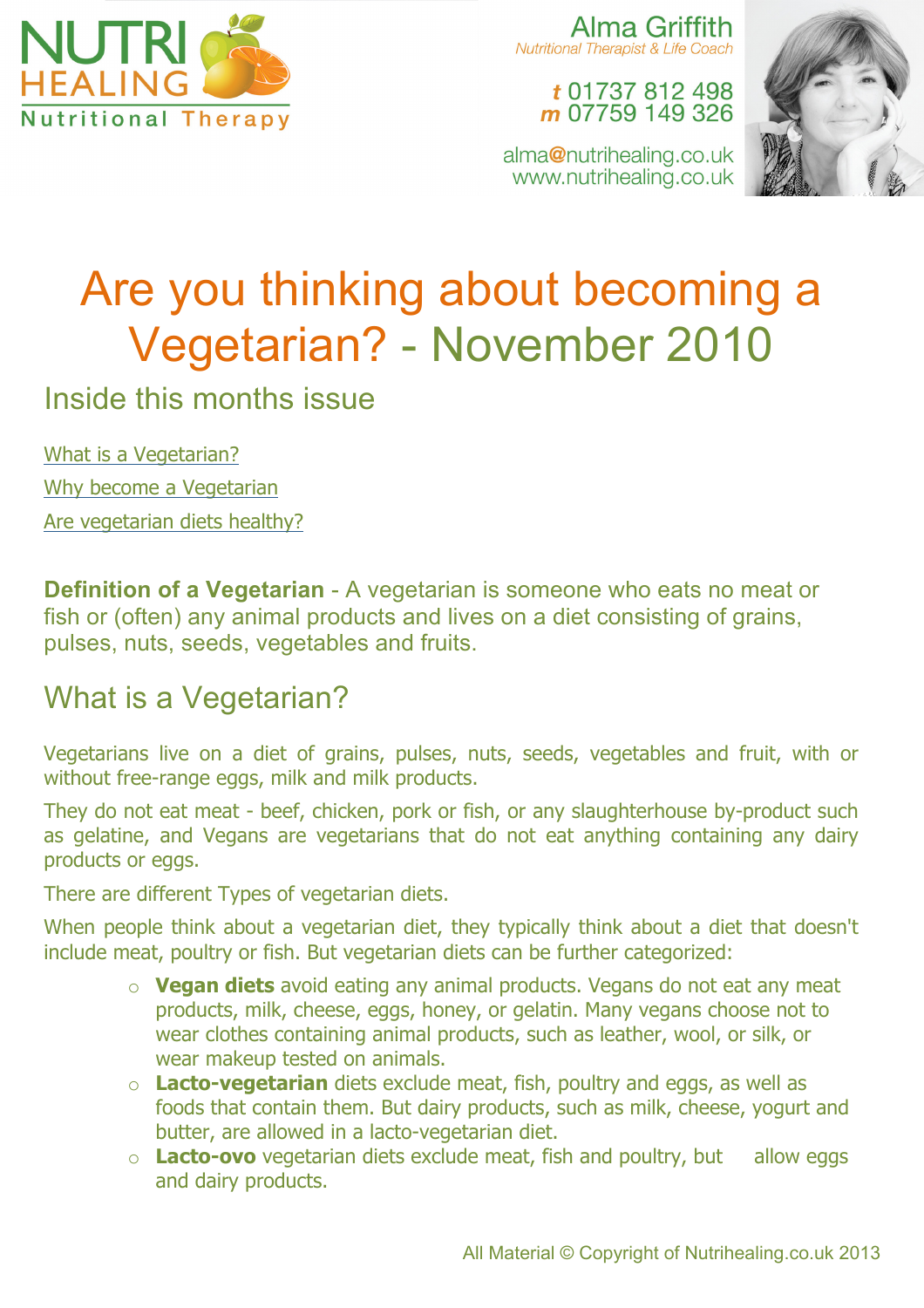o **Flexitarian diet** - semi-vegetarian diet, which is primarily a plant-based diet but includes meat, dairy, eggs, poultry and fish on occasion or in small quantities.

## Why become a Vegetarian

There are as many reasons for becoming a vegetarian; it is often a highly personal and individual decision to make.

Often people give up meat and fish because they did not morally approve of killing animals, or because they object to the ways in which animals are kept, treated and killed for food.

Many people give up meat on the grounds of health, maybe for a low fat and high fibre diet.

It maybe concerns to do with the environment, as people become more aware of the effects raising animals for their meat is having on the environment.

Or you may be concerned about wasting world food resources by using land to raise animals for meat instead of growing crops that can feed more people directly.

### **Why give up Meat and become a Vegetarian**

Meat is high in Protein and many vitamins/mineral. Protein is broken down into smaller units called (amino acids) and the protein in meat is more available to the body than the protein in plants. Protein provides the building blocks for the body, which is vital to make hormones, enzymes, antibodies, neuro-transmitters and also help to transport substances around the body. Some 25 different amino acids are pieced together in varying combinations to make different kinds of proteins, which then form the material for our cells and organs. From the eight basic amino acids most of the remaining seventeen can be made. These eight are called essential amino acids and the body is unable to make them and therefore is unable to function without them:

- o **Lysine** sources include green beans, lentils, soybean, spinach and amaranth.
- o **Leucine** found in cottage cheese, sesame seeds, peanuts, dry lentils, chicken, and fish.
- o **Isoleucine** found in eggs, fish, lentils, poultry, beef, seeds, soy, wheat, almonds and dairy.
- o **Valine** dietary sources include dairy products, grain, meat, mushrooms, peanuts, and soy proteins.
- o **Threonine** dietary sources include dairy, beef, poultry, eggs, beans, nuts, and seeds.
- o **Methionine** found in fish, whole grains, and dairy.
- o **Phenylalanine** food sources or phenylalanine are dairy, almonds, avocados, lima beans, peanuts, and seeds
- o **Tryptophan** found in chocolate, oats, bananas, dried dates, milk, cottage cheese, meat, fish, turkey and peanuts.